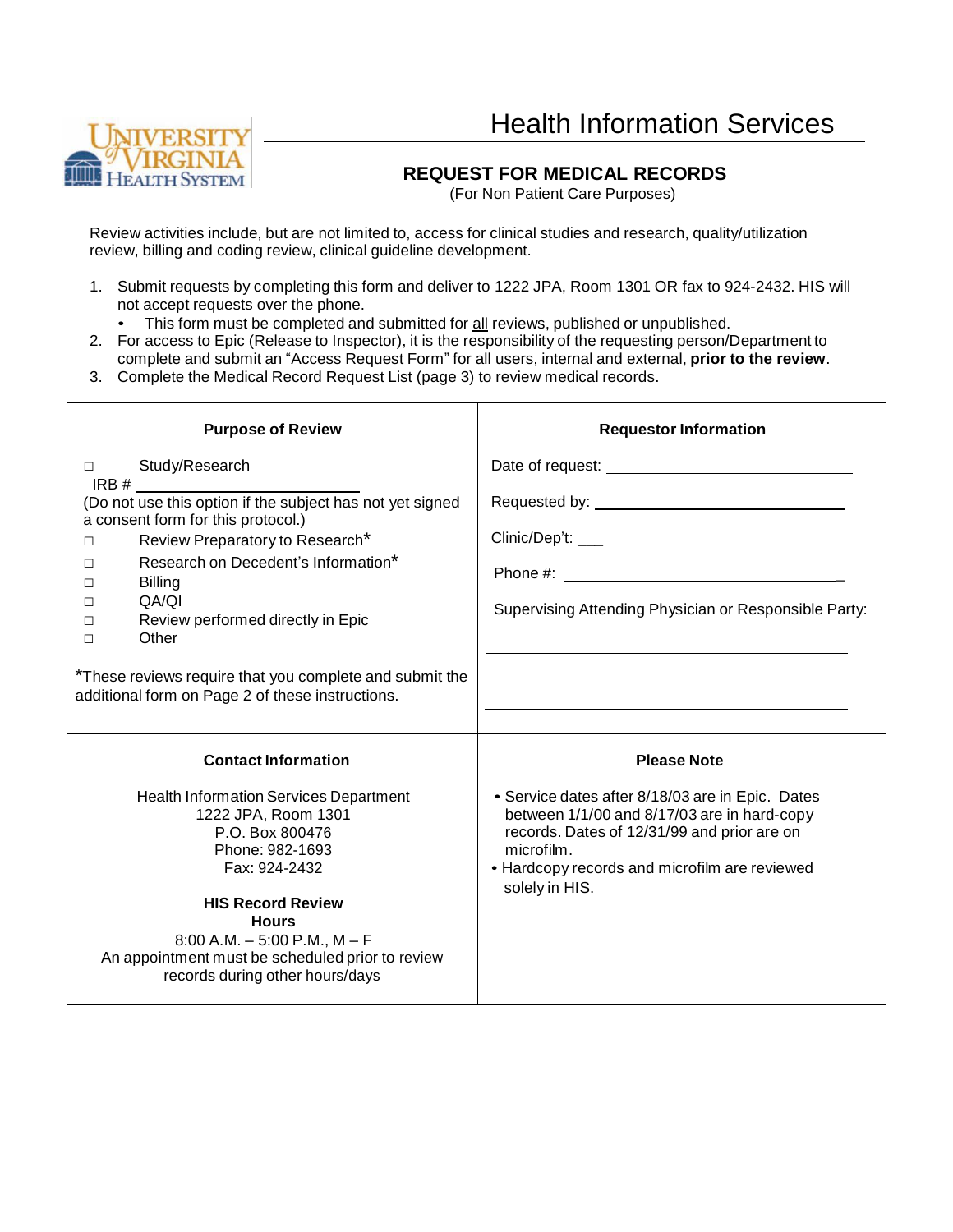Health Information Services Page 2 of 3



**HEALTH INFORMATION SERVICES**

### **REPRESENTATION FOR REVIEWS PREPARATORY TO RESEARCH AND RESEARCH ON DECEDENT'S INFORMATION**

(An IRB number is not required)

Reviews Preparatory to Research

I affirm that the requested access is sought solely to review protected health information, as necessary, to prepare a research protocol or for similar purposes preparatory to research, and that this information is necessary for research purposes.

I will not remove any protected health information from this institution.

I will not contact potential research subjects prior to IRB approval of protocol.

 $\Box$  Research on Decedent's Information

I affirm that the requested access to a decedent's protected health information is solely for research, and that the information requested is necessary for research purposes.

I will provide documentation of the deaths of such individuals at the request of Health Information Services.

#### **NOTE:**

If data taken from review of medical records will be disclosed outside of UVa with any of the following identifiers, an application must be submitted to the Institutional Review Board for Health Sciences Research (IRB-HSR) or Institutional Review Board for Social and Behavioral Sciences (IRB-SBS):

Telephone number Account number URL and IP address

Patient name Social security number Certificate/license number Street address Medical record number Vehicle identifier and serial number E-mail address Health Plan number Full face photo or other comparable image Fax number Biometric identifier Device identifier and serial number

Any other unique identifying number, characteristic or code

Signature of Requestor **Date** 

Print Name